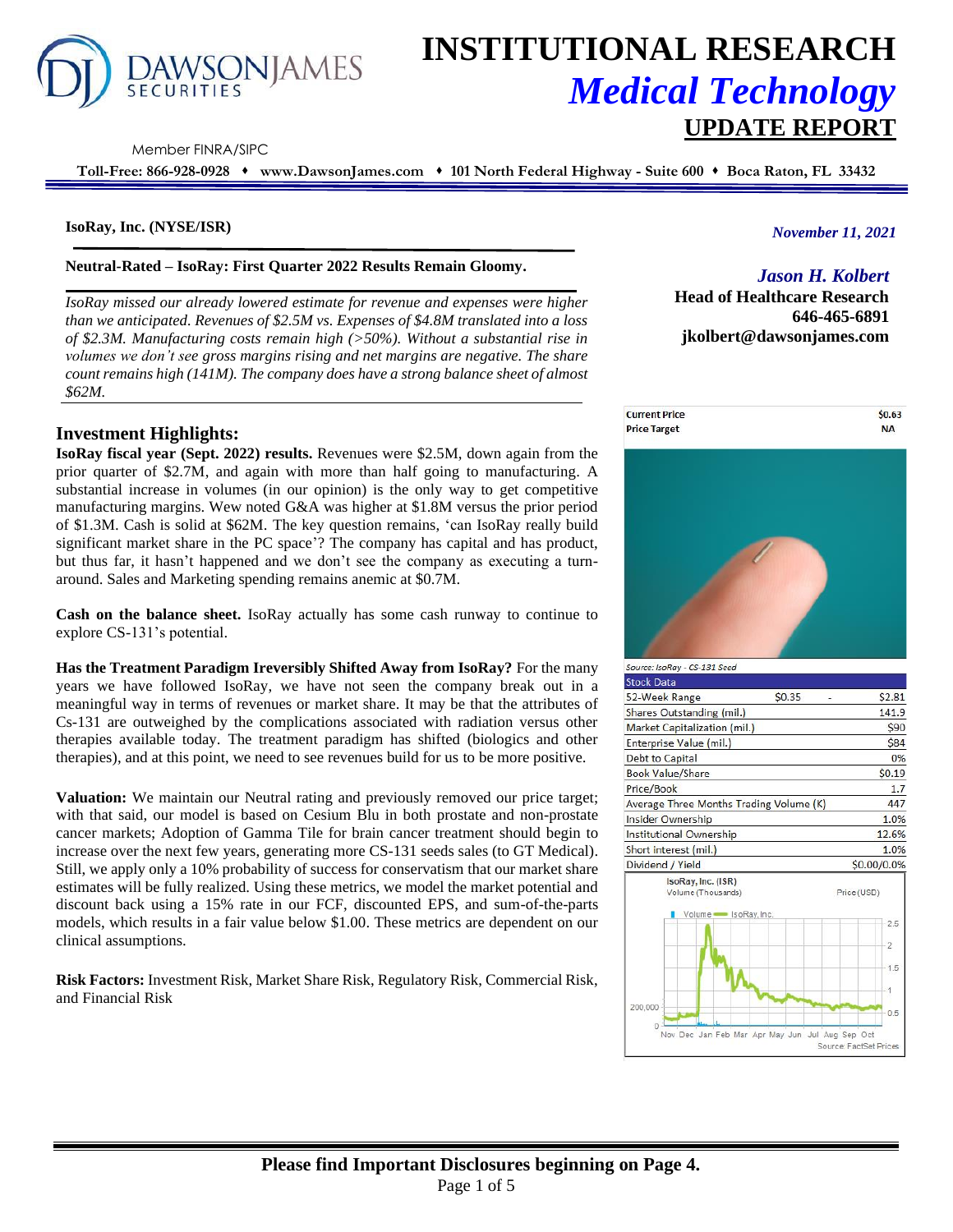

#### **Risk Analysis:**

**Investment Risk**: IsoRay is a small capital company, which can translate into high volatility and risk for investors. The company's revenues depend on one product with multiple applications. Prostate cancer treatment accounted for greater than three-fourths of product sales, and the prostate cancer market has been declining.

**Market Share Risk.** IsoRay faces well-entrenched competition within the brachytherapy marketplace as well as outside the marketplace from well-capitalized large pharma and biotechnology companies.

**Regulatory Risk**: Barium is the main raw material used to make Cesium-131. IsoRay relies heavily on the production of Barium. The main supplier of Cesium-131 is in Russia, so the majority of the production of Cesium is dependent on U.S. - Russian relations. The manufacturing facilities all need to pass certain standards of operation in order to be functionally running.

**Commercial Risk**: End consumers may believe that there is a lack of product doses for Cesium 131, and radiation therapy represents a complication for some providers.

**Financial Risk**: IsoRay is likely to have additional capital raises before the company can be self-sustaining.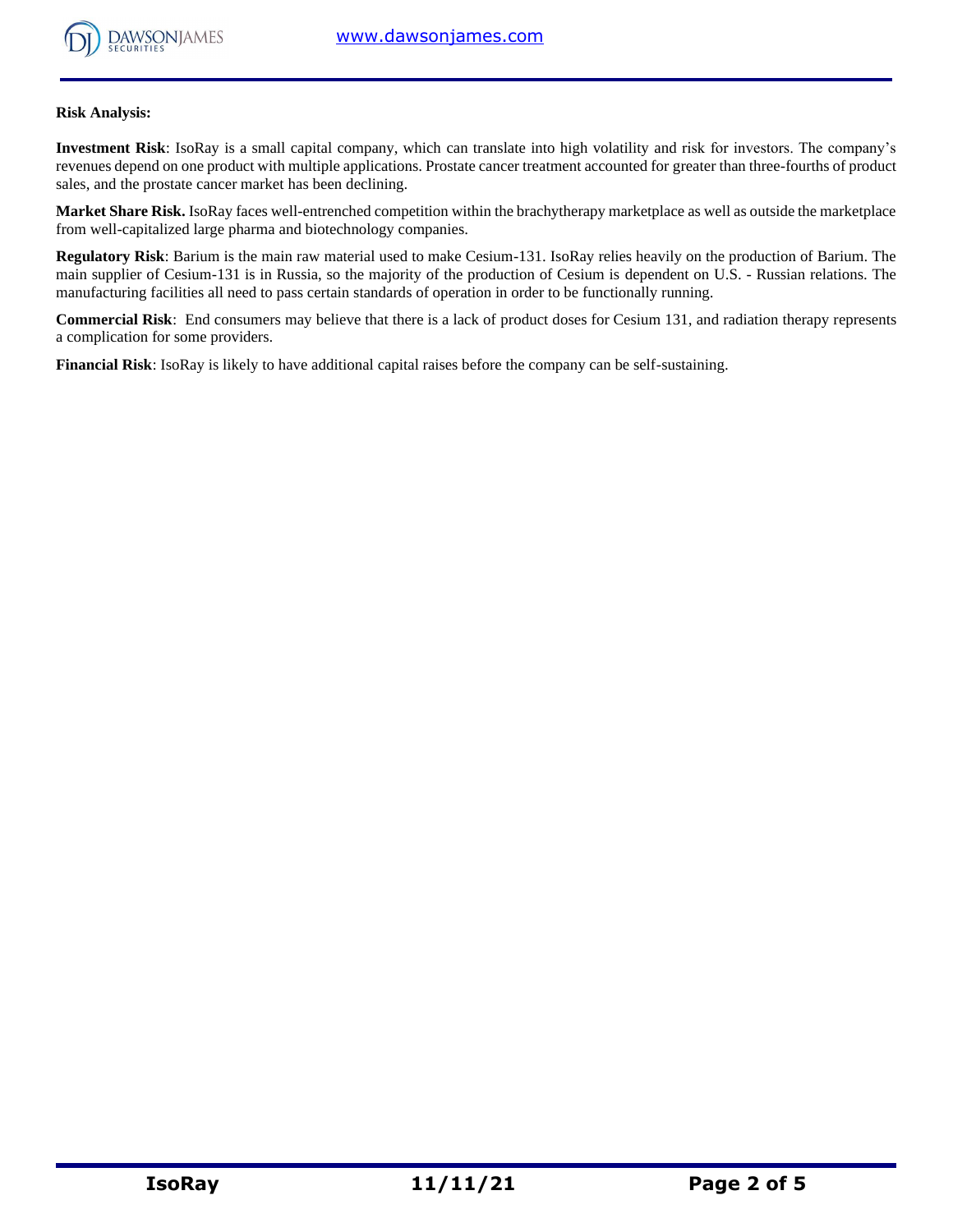

## **Exhibit 4. Income Statement**

| IsoRav™ Medical, Inc.: Income Statement (\$000)      | 6.2017   | 6.2018  | 6.2019  | 6.2020  | <b>July-Sept</b> | Oct-Dec | Jan-Mar | Apr-Jun | 6.2021   | July-Sept      | Oct-Dec | Jan-Mar | Apr-Jun | 6.2022  | 6.2023  | 6.2024          | 6.2025  | 6.2026  | 6.2027  | 6.2028           | 6.2029  | 6.2030  |
|------------------------------------------------------|----------|---------|---------|---------|------------------|---------|---------|---------|----------|----------------|---------|---------|---------|---------|---------|-----------------|---------|---------|---------|------------------|---------|---------|
| IsoRay™ Medical, Inc.: YE Jun 30                     | 2017A    | 2018A   | 2019A   | 2020A   | 1Q21A            | 2Q21A   | 3Q21A   | 4Q21A   | 2021A    | 1Q22A          | 2Q22E   | 3Q22E   | 4Q22E   | 2022E   | 2023E   | 2024E           | 2025E   | 2026E   | 2027E   | 2028E            | 2029E   | 2030E   |
| Cs-131 Prostate Cancer                               | 4.761    | 5.369   | 5.252   | 6.927   | 1.930            | 1.909   | 2.000   | 2,160   | 7.999    | 2,364          | 2.470   | 2.470   | 2.470   | 9,882   | 14.515  | 18,712          | 23,490  | 28,881  | 34.914  | 41,621           | 43.419  | 45,206  |
| Cs-131 Seeds (non-prostate - non-brain)              |          | 506     | 1,162   | 1,703   | 300              | 300     | 450     | 400     | 1,450    | 100            | 370     | 370     | 370     | 1,479   | 1,509   | 1,539           | 1,570   | 1,601   | 1.633   | 1,666            | 1,699   | 1,733   |
| Gamma Tile                                           |          |         | 224     | 1,050   | 154              | 150     | 150     | 150     | 604      | 100            | 594     | 594     | 594     | 2,375   | 3,028   | 3,706           | 4.410   | 5.141   | 5,899   | 6,685            | 7,501   | 8,625   |
| <b>Total Product Sales</b>                           | 4.761    | 5.923   | 7.314   | 9.680   | 2.384            | 2.359   | 2.600   | 2.710   | 10.053   | 2.564          | 3.434   | 3.434   | 3.434   | 13.736  | 19,051  | 23.956          | 29,470  | 35.622  | 42.445  | 49.972           | 52.619  | 55.564  |
| <b>Expenses</b>                                      |          |         |         |         |                  |         |         |         |          |                |         |         |         |         |         |                 |         |         |         |                  |         |         |
| Cost of product sales (prostate)                     | 3.923    | 3.790   | 3,808   | 4,733   | 1,100            | 2,321   | 1,038   | 1,254   | 5.713    | 1,435          | 1,922   | 1,922   | 1,922   | 7,201   | 7,049   | 8,624           | 10,314  | 12.112  | 14.431  | 16,991           | 17,364  | 18,336  |
| COGS % of revenue                                    | 82%      | 68%     | 64%     | 49%     | 57%              | 57%     | 40%     | 40%     | 57%      | 56%            | 56%     | 56%     | 56%     | 52%     | 379     | 36%             | 35%     | 34%     | 34%     | 34%              | 33%     | 33%     |
| Cost of product sales (non-prostate)                 |          | 291     | 459     | 311     | 38               |         | 200     | 110     | 348      | 100            | 193     | 193     | 193     | 771     | 907     | 1,049           | 1,196   | 1,348   | 1,506   | 1,670            | 1,840   | 2,072   |
| COGS % of revenue                                    | 209      | 5%      | 28%     | 20%     | 25%              | 20%     | 20%     | 20%     | 20%      | 100%           | 20%     | 20%     | 20%     | 20%     | 20%     | 20%             | 20%     | 20%     | 20%     | 20%              | 20%     | 20%     |
| Sales and marketing expenses                         | 2,310    | 2,660   | 2,679   | 2,976   | 581              |         | 581     | 659     | 1,821    | 761            | 464     | 464     | 464     | 1,857   | 1,895   | 1,932           | 1,971   | 2,011   | 2,051   | 2,092            | 2,134   | 2,176   |
| S&M% of revenue                                      |          |         |         |         |                  |         |         |         |          |                |         |         |         |         |         |                 |         |         |         |                  |         |         |
| General and administrative expenses                  | 3.918    | 4.165   | 4.172   | 4,571   | 1,067            | 619     | 1,185   | 1,312   | 4,183    | 1,840          | 1,067   | 1,067   | 1,067   | 4,267   | 4,352   | 4,439           | 4,528   | 4.618   | 4.711   | 4,805            | 4,901   | 4,999   |
| G&A% of revenue                                      |          |         |         |         |                  |         |         |         |          |                |         |         |         |         |         |                 |         |         |         |                  |         |         |
| Research and development                             | 965      | 1.746   | 1,474   | 1,126   | 312              | 292     | 362     | 468     | 1.434    | 702            | 376     | 376     | 376     | 1,506   | 1,581   | 1,613           | 1,629   | 1.645   | 1.661   | 1.678            | 1,695   | 1,712   |
| R&D % of revenue                                     |          |         |         |         |                  |         |         |         |          |                |         |         |         |         |         |                 |         |         |         |                  |         |         |
|                                                      | (48)     |         |         | (73)    |                  |         |         |         |          |                |         |         |         |         |         |                 |         |         |         |                  |         |         |
| <b>Stk Optn's</b><br>Non-GAAP, Adi                   |          |         |         |         |                  |         |         |         |          |                |         |         |         |         |         |                 |         |         |         |                  |         |         |
| <b>Total Expenses</b>                                |          | 12.652  |         |         |                  | 3.232   |         | 3.803   |          | 4.838          | 4.022   |         |         | 15,601  |         | 17.657          |         |         |         |                  | 27,934  | 29.295  |
|                                                      | 11.068   |         | 12.592  | 13,571  | 3.098            |         | 3.366   |         | 13,499   |                |         | 4.022   | 4.022   |         | 15.784  |                 | 19.638  | 21.734  | 24.361  | 27.236<br>22.737 | 24.685  | 26,269  |
| Operating income (Loss)                              | (6, 307) | (6.729) | (5,278) | (3,891) | (714)            | (873)   | (766)   | (1,093) | (3.446)  | (2, 274)       | (588)   | (588)   | (588)   | (1.866) | 3.267   | 6.299           | 9.832   | 13.888  | 18.085  |                  |         |         |
| Interest income                                      | 117      | 29      |         | 30      |                  | 5       | 21      | 32      | 59       | 3 <sup>1</sup> |         |         |         |         |         |                 |         |         |         |                  |         |         |
| Change in fair value of warrant derivative liability | 27       |         |         |         |                  |         |         |         |          |                |         |         |         |         |         |                 |         |         |         |                  |         |         |
| Financing and interest expense                       |          |         |         |         |                  |         |         |         |          |                |         |         |         |         |         |                 |         |         |         |                  |         |         |
| <b>Total other income</b>                            | 144      | 29      |         | 30      |                  | -5      | 21      | 32      | 59       | 31             |         |         |         |         |         |                 |         |         |         |                  |         |         |
| <b>Pretax Income</b>                                 | (6.163)  | (6.700) | (5.278) | (3.861) | (713)            | (868)   | (745)   | (1,061) | (3.387)  | (2.243)        | (588)   | (588)   | (588)   | (1.866) | 3.267   | 6.299           | 9.832   | 13.888  | 18.085  | 22.737           | 24,685  | 26.269  |
| Income Tax Benefit (Provision)                       |          |         |         | (11)    | (3)              | (61)    | (52)    | (74)    | (190)    |                | (53)    | (53)    | (53)    | (159)   | 359     | 882             | 1.573   | 2.361   | 3,255   | 4,320            | 6,194   | 7,648   |
| <b>Tax Rate</b>                                      |          |         |         |         | 7%               | 7%      | 7%      |         | -G)      |                | 9%      | 9%      |         |         |         | 14 <sup>°</sup> | 169     | 179     |         |                  | 25%     | 29%     |
| <b>GAAP Net Income (loss)</b>                        | (6.166)  | (6,711) | (5,278) | (3,872) | (716)            | (807)   | (693)   | (987)   | (3, 197) | (2, 243)       | (535)   | (535)   | (535)   | (1,707) | 2.908   | 5.417           | 8.259   | 11.527  | 14.829  | 18,417           | 18,491  | 18.621  |
| Preferred stock dividends                            | (11)     | (11.00) |         |         |                  |         |         |         |          |                |         |         |         |         |         |                 |         |         |         |                  |         |         |
| <b>GAAP-EPS</b>                                      | (0.11)   | (0.12)  | (0.08)  | (0.05)  | (0.01)           | (0.01)  | (0.01)  | (0.01)  | (0.03)   | (0.02)         | (0.00)  | (0.00)  | (0.00)  | (0.03)  | 0.02    | 0.04            | 0.06    | 0.08    | 0.10    | 0.13             | 0.13    | 0.13    |
| Non GAAP EPS (dil)                                   | (0.11)   | (0.12)  | (0.08)  | (0.05)  | (0.01)           | (0.01)  | (0.01)  | (0.01)  | (0.03)   | (0.02)         | (0.00)  | (0.00)  | (0.00)  | (0.03)  | 0.02    | 0.04            | 0.06    | 0.08    | 0.10    | 0.13             | 0.13    | 0.13    |
| Wotd Ava Shrs (Bas) - '000s                          | 55,016   | 55.159  | 67.042  | 72.057  | 85.980           | 119.047 | 122.566 | 141.673 | 117,317  | 141.915        | 142.057 | 142.199 | 142.341 | 142,128 | 142.697 | 143.269         | 143.843 | 144,419 | 144.998 | 145.579          | 146.162 | 146.747 |
| Wgtd Avg Shrs (Dil) - '000s                          | 55.016   | 55.159  | 67.042  | 74.341  | 95.124           | 119.047 | 122.566 | 141.673 | 119,602  | 141.915        | 142.057 | 142.199 | 142.341 | 142.128 | 142.697 | 143.269         | 143.843 | 144,419 | 144.998 | 145.579          | 146.162 | 146,747 |

*Source: Dawson James estimates and Company Reports*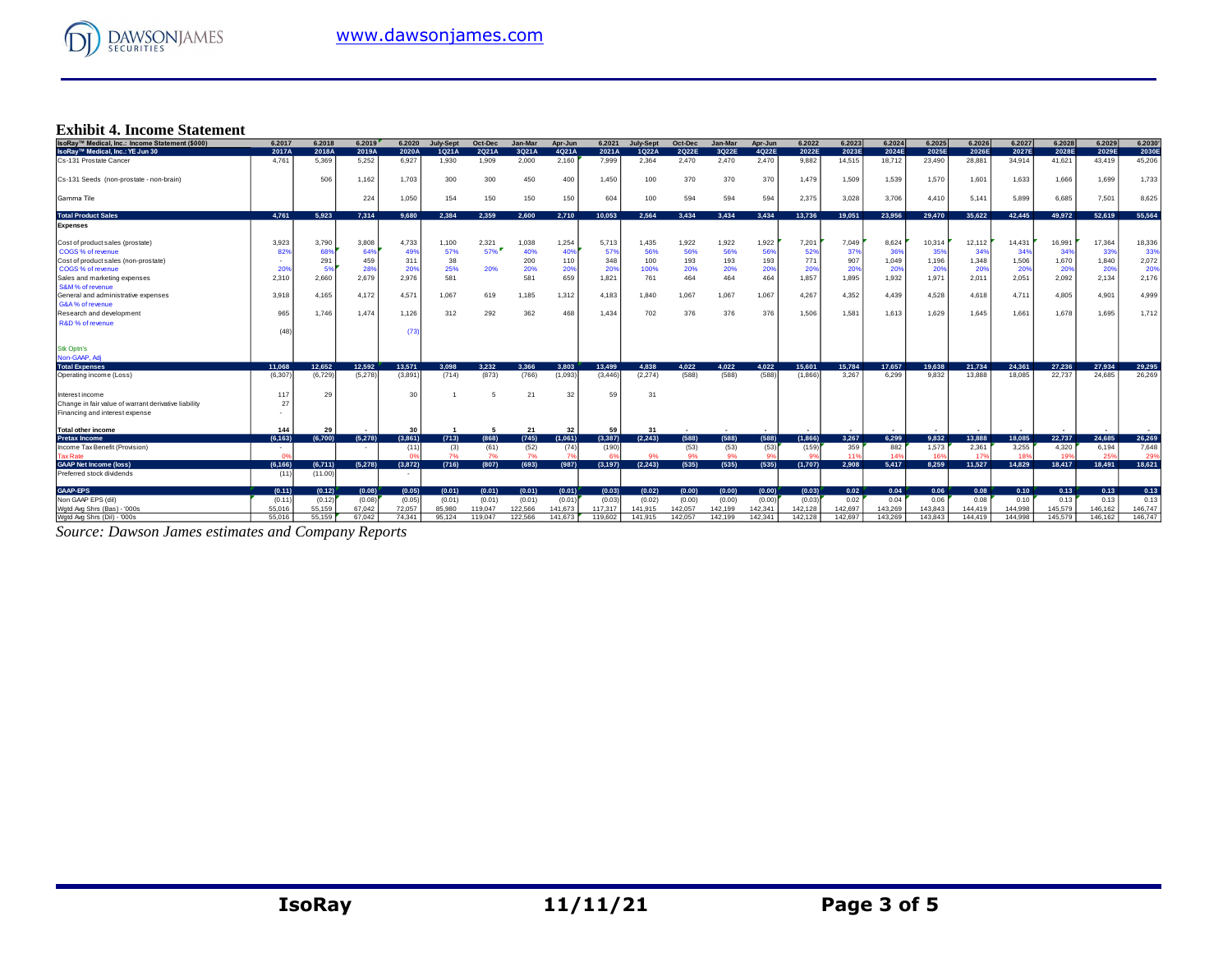

#### Companies mentioned in this report

*GT Medical (private)*

#### **Important Disclosures:**



#### Price target and rating changes over the past three years:

- Initiated Buy July 1,  $2019$  Price Target \$1.00
- Update Buy September 26, 2019 Price Target \$1.00
- Update Buy November 22, 2019 Price Target \$1.00
- Update Buy February 5, 2020 Price Target \$1.00
- Update Buy May 13, 2020 Price Target \$1.00
- Update Buy September 22, 2020 Price Target \$1.00
- Rating Change Neutral October 20, 2020 Price Target NA
- Update Neutral November 12, 2020 Price Target NA
- Update Neutral March 31, 2021 Price Target NA Update – Neutral – September 22, 2021 – Price Target NA
- Update Neutral September 22, 2021 Price Target NA
- Update Neutral November 11, 2021 Price Target NA

Dawson James Securities, Inc. (the "Firm") is a member of the Financial Industry Regulatory Authority ("FINRA") and the Securities Investor Protection Corporation ("SIPC").

The Firm does not make a market in the securities of the subject company(s). The Firm has NOT engaged in investment banking relationships with ISR in the prior twelve months, as a manager or co-manager of a public offering and has NOT received compensation resulting from those relationships. The Firm may seek compensation for investment banking services in the future from the subject company(s). The Firm has NOT received any other compensation from the subject company(s) in the last 12 months for services unrelated to managing or co-managing of a public offering.

Neither the research analyst(s) whose name appears on this report nor any member of his (their) household is an officer, director or advisory board member of these companies. The Firm and/or its directors and employees may own securities of the company(s) in this report and may increase or decrease holdings in the future. As of October 31, 2021, the Firm as a whole did not beneficially own 1% or more of any class of common equity securities of the subject company(s) of this report. The Firm, its officers, directors, analysts or employees may affect transactions in and have long or short positions in the securities (or options or warrants related to those securities) of the company(s) subject to this report. The Firm may affect transactions as principal or agent in those securities.

Analysts receive no direct compensation in connection with the Firm's investment banking business. All Firm employees, including the analyst(s) responsible for preparing this report, may be eligible to receive non-product or service specific monetary bonus compensation that is based upon various factors, including total revenues of the Firm and its affiliates as well as a portion of the proceeds from a broad